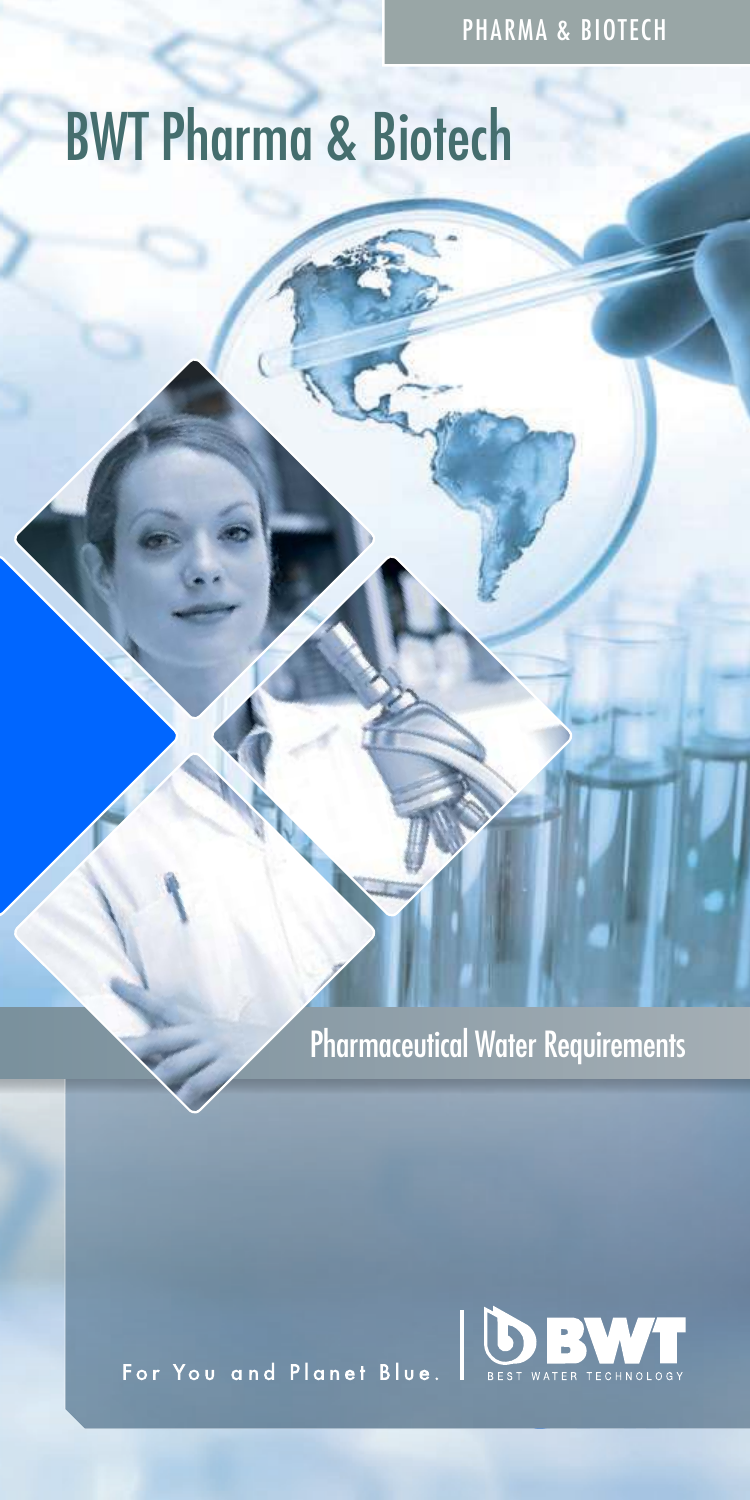# Pharmaceutical Waters

#### Potable water

#### Potable water/water intended for human consumption

Potable water, or water intended for human consumption, is also used as feed water for the production of purified water and water for injections. Potable water may be used to rinse product-contacting surfaces of equipment.

#### Potable water (treated)

Treated potable water has the same uses as potable water and water intended for human consumption but has been treated to reduce its microbial content.

#### Purified Water (PW)

#### Purified Water in bulk

Is used as an excipient in the preparation of non-sterile products and as a starting material in the preparation of water for injection and pharmaceutical-grade pure steam. It is also used for rinsing purposes (cleaning of containers) and in the preparation of cleaning solutions.

#### Purified Water in containers

Is Purified Water in bulk that has been filled and stored in conditions designed to assure the required microbiological quality. It must be free from any added substances.

#### Highly Purified Water (HPW)

Is used in the preparation of medicinal products where bacterial endotoxins need to be controlled, except where water for injection is required. Current methods for the preparation include double-pass reverse osmosis, reverse osmosis combined with ultrafiltration and distillation.

#### Water for Injection (WFI)

#### Sterilized Water for injection

Is used for dissolving or diluting substances or preparations for parenteral administration.

#### Water for injection in bulk

Is used in the manufacture of parenteral and ophtalmic products. It is also used for final rinsing of containers (e.g. primary packaging materials) and manufacture of these products.

#### Pure Steam (PS)

Pure steam is evaporated above 100°C and used for humidification and sterilisation of e.g. porous goods. The level of steam saturation or dryness, and the amount of non-condensable gases are to be determined by the Pure Steam application. The condensate must comply with the respective WFI requirements.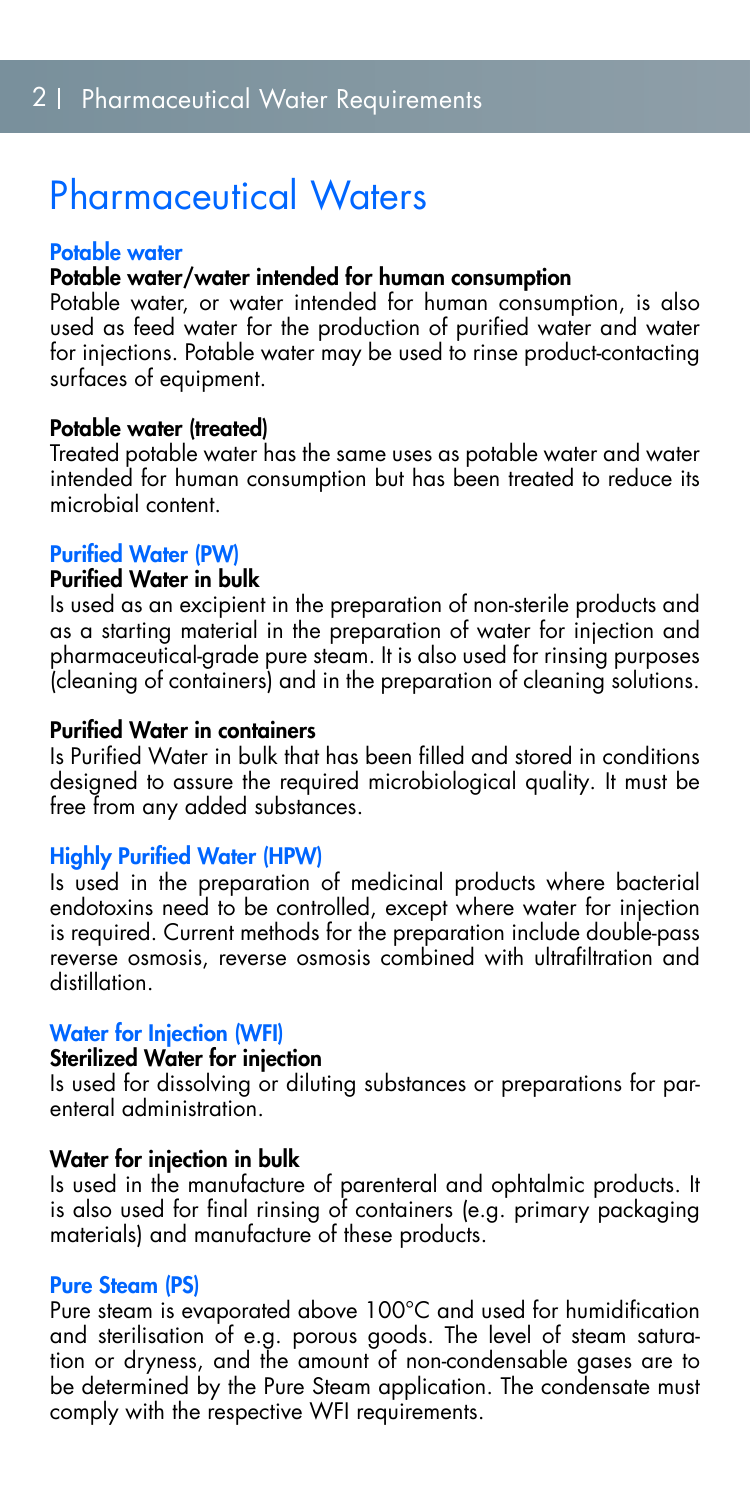# USP\*/Ph. Eur.\*\*

#### Purified Water

| <b>Parameter</b> | Unit       | <b>USP</b> | Ph. Eur. (Bulk) |
|------------------|------------|------------|-----------------|
| TOC              | ppm C      | 0.50       | 0.5             |
| Conductivity     | µS/cm@20°C |            | $\leq 4.3$      |
| Conductivity     | µS/cm@25°C | < 1.3      |                 |
| Nitrate $(NO3)$  | ppm        |            | < 0.2           |
| Heavy metals     | ppm as Pb  |            | < 0.1           |
| Aerobic bacteria | CFU/ml     | < 100      | < 100           |

#### Highly Purified Water

| <b>Parameter</b>     | Unit            | <b>USP</b> | Ph. Eur. (Bulk) |
|----------------------|-----------------|------------|-----------------|
| TOC.                 | ppm C           | n.c.st.    | 0.5             |
| Conductivity         | $\mu$ S/cm@20°C | n.c.st.    | 1.1             |
| Nitrate $NO3$        | ppm             | n.c.st.    | $\leq 0.2$      |
| Aerobic bacteria     | CFU/100ml       | n.c.st.    | < 10            |
| Bacterial endotoxins | 1.0./ml         | n.c.st.    | < 0.25          |

#### Water for Injection

| <b>Parameter</b>            | Unit       | <b>USP</b>  | Ph. Eur. (Bulk) |
|-----------------------------|------------|-------------|-----------------|
| TOC                         | ppm C      | 0.50        | 0.5             |
| Conductivity                | µS/cm@20°C |             | < 1.1           |
| Conductivity                | µS/cm@25°C | < 1.3       |                 |
| Nitrate $(NO3)$             | ppm        |             | $\leq 0.2$      |
| Aerobic bacteria            | CFU/100ml  | $\leq 10$   | $\leq 10$       |
| <b>Bacterial endotoxins</b> | EU/ml      | $\leq 0.25$ |                 |
| <b>Bacterial endotoxins</b> | 1.U./ml    |             | & 0.25          |

#### Pure Steam (condensate)

| <b>Parameter</b>     | Unit            | <b>USP</b>  | Ph. Eur. (Bulk) |
|----------------------|-----------------|-------------|-----------------|
| TOC.                 | ppm C           | 0.50        | n.c.st.         |
| Conductivity         | $\mu$ S/cm@25°C | $\leq$ 1.3  | n.c.st.         |
| Aerobic bacteria     | CFU/100ml       | $\leq 10$   | n.c.st.         |
| Bacterial endotoxins | EU/ml           | $\leq 0.25$ | n.c.st.         |

n.c.st. = no comparable standard

\* current United States Pharmacopoeia, \*\* current European Pharmacopoeia

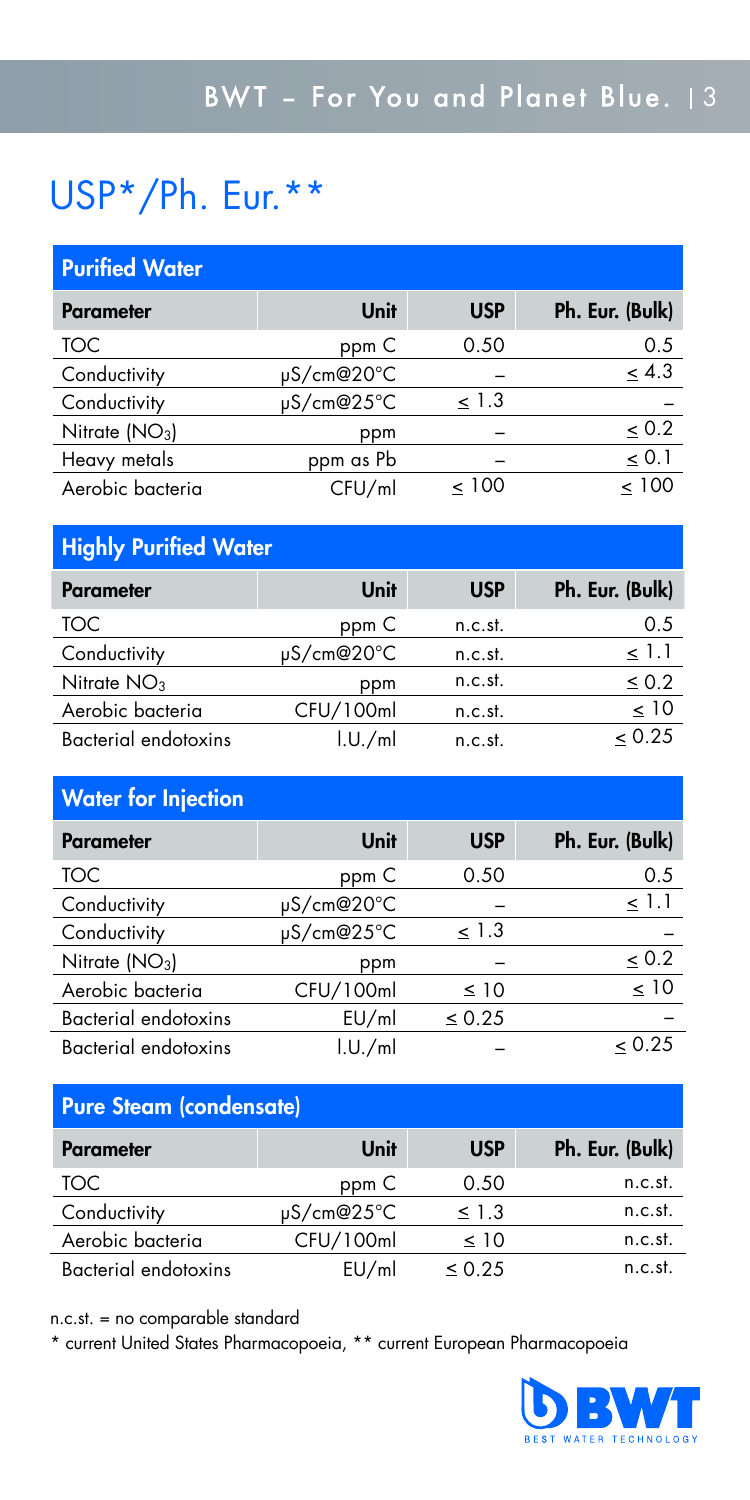# Conductivity According to USP

#### Three-stage Philosophy

#### 1. In-line Measurement:

A conductivity measurement without temperature compensation corresponding to a measured temperature. If the conductivity is below 1.3 μS/cm at 25°C (or values according to Table A) the measurement is completed. If not, stage 2 is required.

#### Advantages of the in-line Measurement in Stage 1

- Real-time information for conductivity and temperature
- **Inmediate limit value alarm**
- Data output for recording and documentation of the water quality
- Calibrated measurement
- Avoiding of errors due to sampling, handling & transport

#### 2. Laboratory Measurement:

If the  $CO<sub>2</sub>$  concentration of the sample is at equilibrium with the air and the conductivity is below 2.1 μS / cm at 25°C the measurement is completed. If not, stage 3 is required.

#### 3. Laboratory Measurement:

Add saturated KCI to the sample from stage 2 and measure pH and conductivity. The measured conductivity must be below the conductivity value shown in Table 1 at the measured pH. If this is the case, the measurement is completed. If not, the water does not conform to the standard.

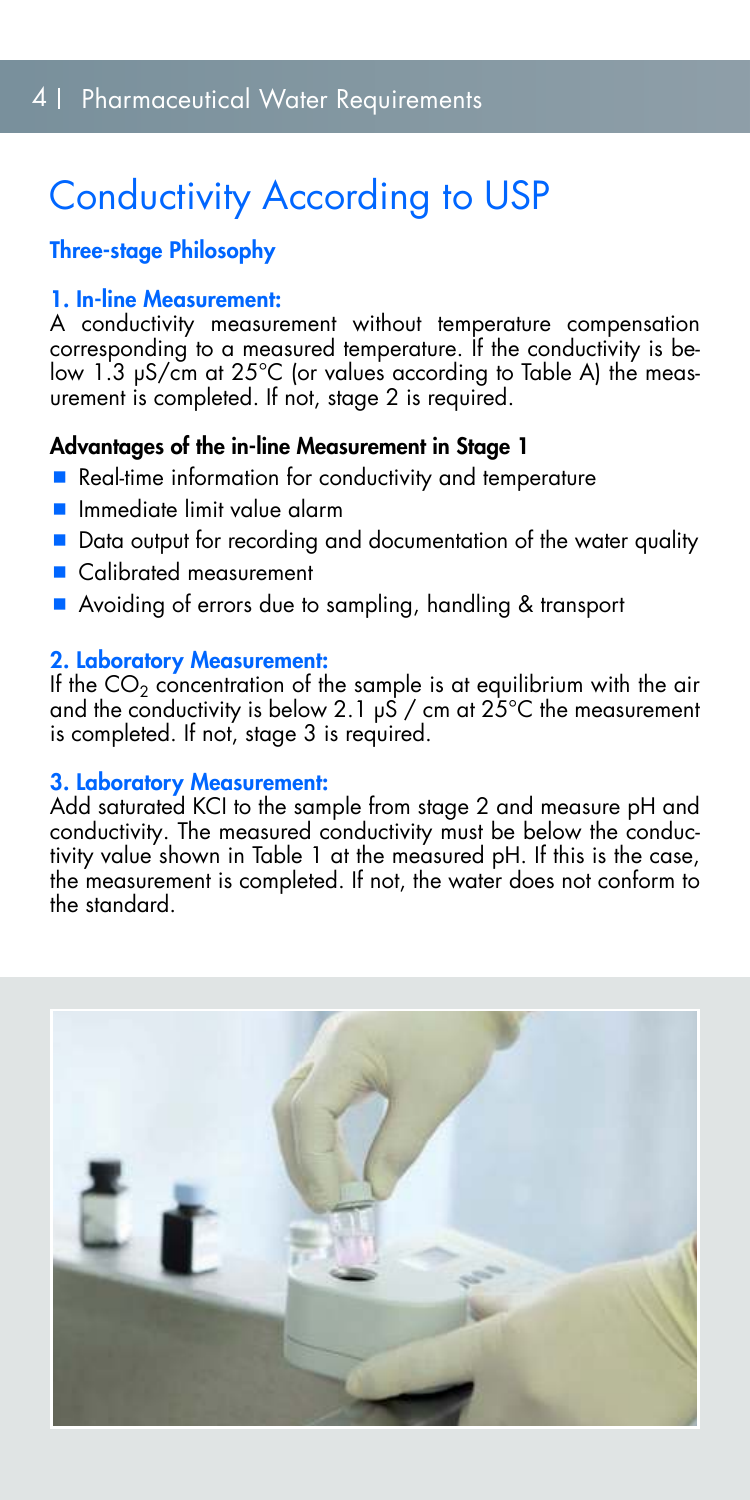#### Table A

**Stage 1:** Conductivity limits as a function of the temperature **Stage 3:** Conductivity limits as a function of the pH value

| <b>Stage 1</b> |            | <b>Stage 3</b> |            |
|----------------|------------|----------------|------------|
| Temp. °C       | $\mu$ S/cm | pH             | $\mu$ S/cm |
| 0              | 0.6        | 5.0            | 4.7        |
| 5              | 0.8        | 5.1            | 4.1        |
| 10             | 0.9        | 5.2            | 3.6        |
| 15             | 1.0        | 5.3            | 3.3        |
| 20             | 1.1        | 5.4            | 3.0        |
| 25             | 1.3        | 5.5            | 2.8        |
| 30             | 1.4        | 5.6            | 2.6        |
| 35             | 1.5        | 5.7            | 2.5        |
| 40             | 1.7        | 5.8            | 2.4        |
| 45             | 1.8        | 5.9            | 2.4        |
| 50             | 1.9        | 6.0            | 2.4        |
| 55             | 2.1        | 6.1            | 2.4        |
| 60             | 2.2        | 6.2            | 2.5        |
| 65             | 2.4        | 6.3            | 2.4        |
| 70             | 2.5        | 6.4            | 2.3        |
| 75             | 2.7        | 6.5            | 2.2        |
| 80             | 2.7        | 6.6            | 2.1        |
| 85             | 2.7        | 6.7            | 2.6        |
| 90             | 2.7        | 6.8            | 3.1        |
| 95             | 2.9        | 6.9            | 3.8        |
| 100            | 3.1        | 7.0            | 4.6        |

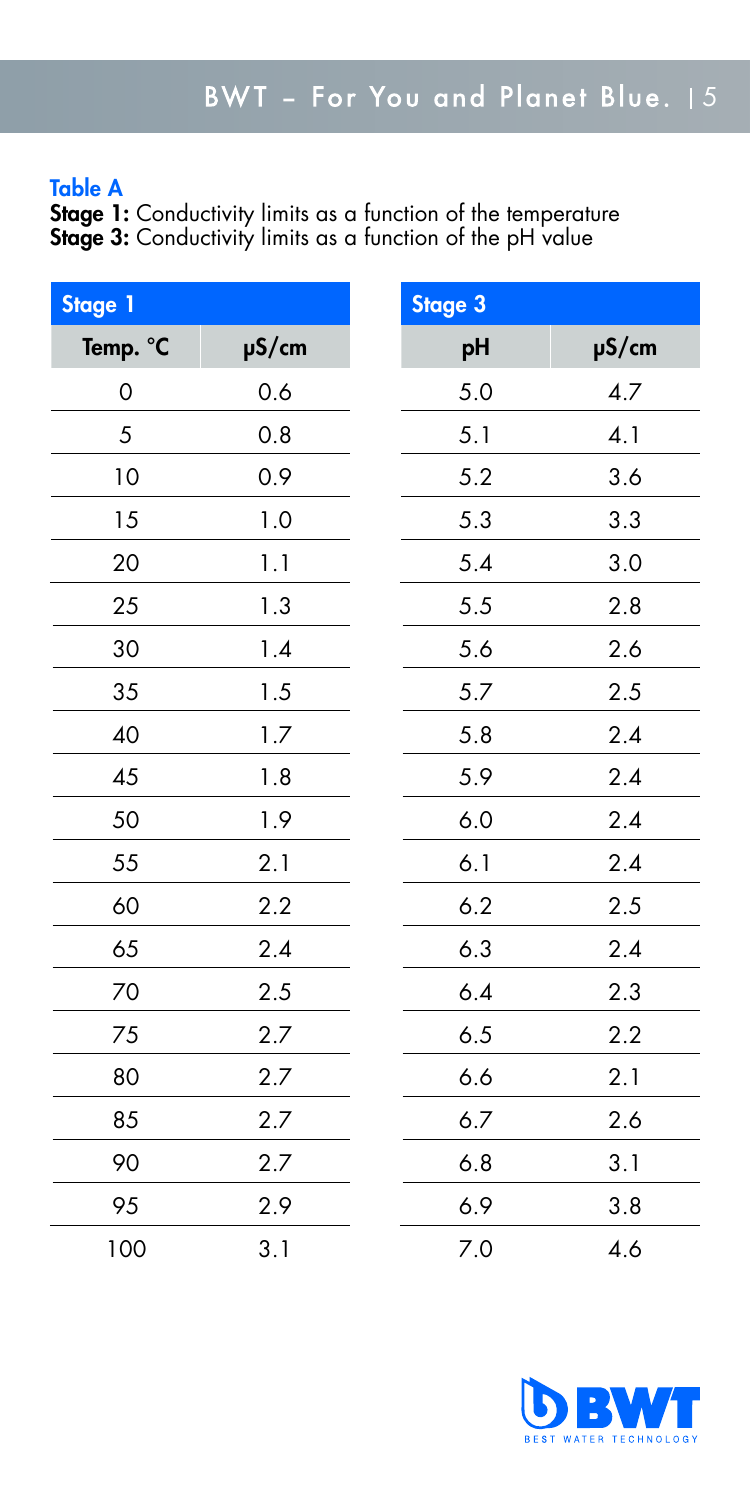## Systems and Turnkey Solutions?

#### We've got what you're looking for!

With BWT systems and turnkey solutions you benefit from the industry leading product lines combining best process engineering, premium components and technologies, highest quality manufacturing and assembly, cGMP compliant documentation and validation, validated automation solutions and comprehensive services for the entire life-cycle.

### Pre-treatment

Drinking water is mandatory as the basis for the production of pharmaceutical water, but such water is not available everywhere in the necessary quality and quantity. The use of BWT ULTRASTIL systems is a reliable method for the production of drinking water from raw water and as an optimal pre-treatment stage to protect downstream PW/HPW processes.

#### **ULTRASTIL Raw-Water Ultrafiltration**

- $\blacksquare$  High recovery robust dead end ultrafiltration
- Optimal reduction of colloidal impurities (SDI15)
- Best retention rate for particles, germs, bacteria and viruses
- Continuous operation of downstream process equipment
- $\blacksquare$  Significant lifetime extension of downstream disposable filters and membranes
- Compact space saving skid design



**ULTRASTIL**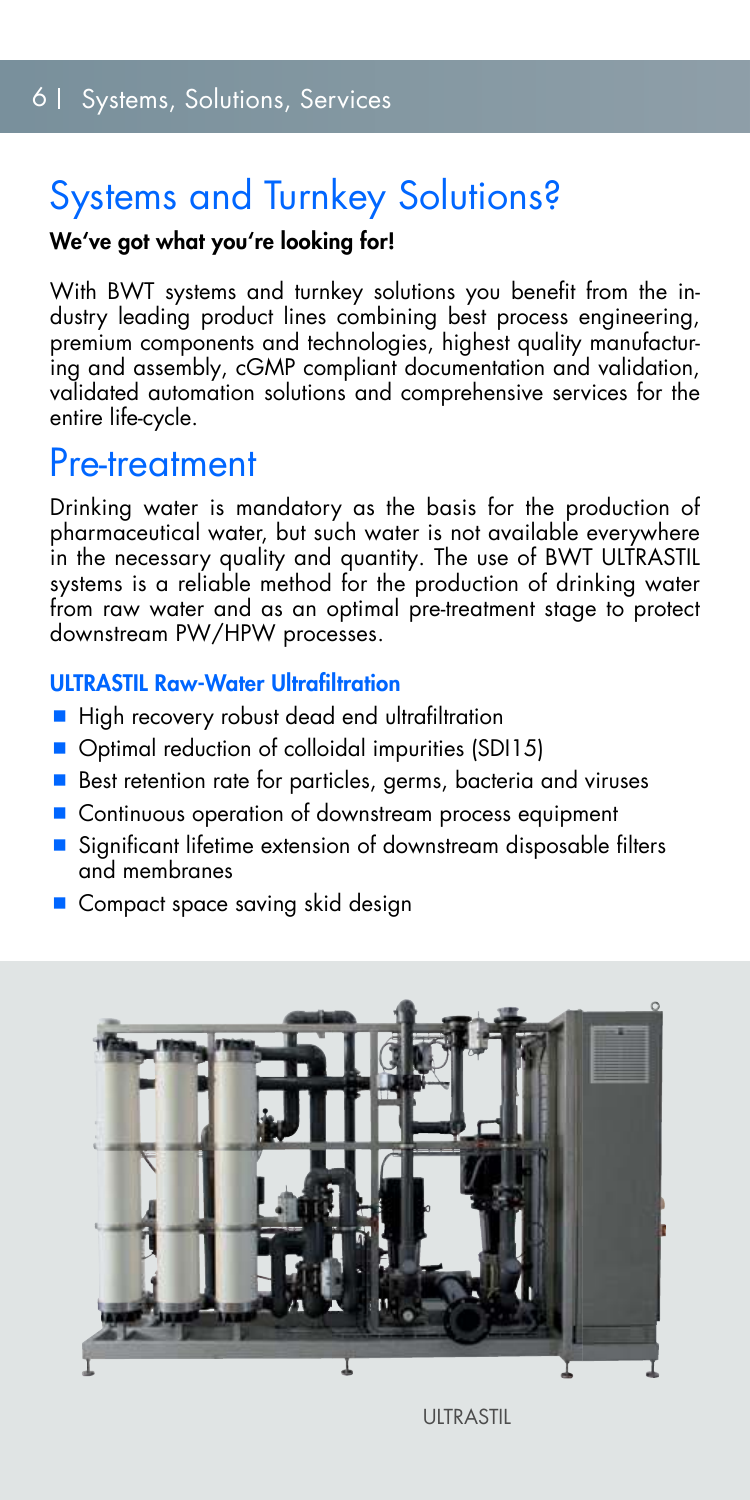# PW/HPW Generation

Purified Water or Highly Purified Water is one of the most critical raw materials for pharmaceutical production and related industries. As such the qualities at the point of use are regulated in the different international pharmacopeia´s such as USP, EP, JP etc.

To safely achieve the defined qualities and maintain appropriate safety, alarm and action levels, it is important to deliver highest qualities to the storage & distribution systems. BWT pre-validated and tested PW/HPW generation products allow an optimal choice and technology for any kind of PW/HPW generation need, project requirement and budget. All systems are optional available with the unique SEPTRON® BIOSAFE the only integrated EDI/UF technology guaranteeing premium microbiological quality and safety.

#### SEPTRONLINE – standard compact PW/HPW systems

- Integrated RO, SEPTRON® EDI
- Small footprint
- Semi-automatic chemical sanitization
- **Attractive pricing**
- $\blacksquare$  Easy modular upgrade option within the series
- Separate pre-treatment, ELITE RS hygienic softening with SANISAL salt
- $\blacksquare$  0.15 0.3 m<sup>3</sup>/h and 0.4 2.4 m<sup>3</sup>/h series

#### OSMOLINE – standard compact PW/HPW systems

- Open skid RO, SEPTRON® EDI
- **Small footprint**
- Automatic hot water sanitization >80°C
- **Multijoint bloc velve technology**
- **Easy modular upgrade option**
- **Attractive pricing**
- $\blacksquare$  0.4 2.4 m<sup>3</sup>/h series



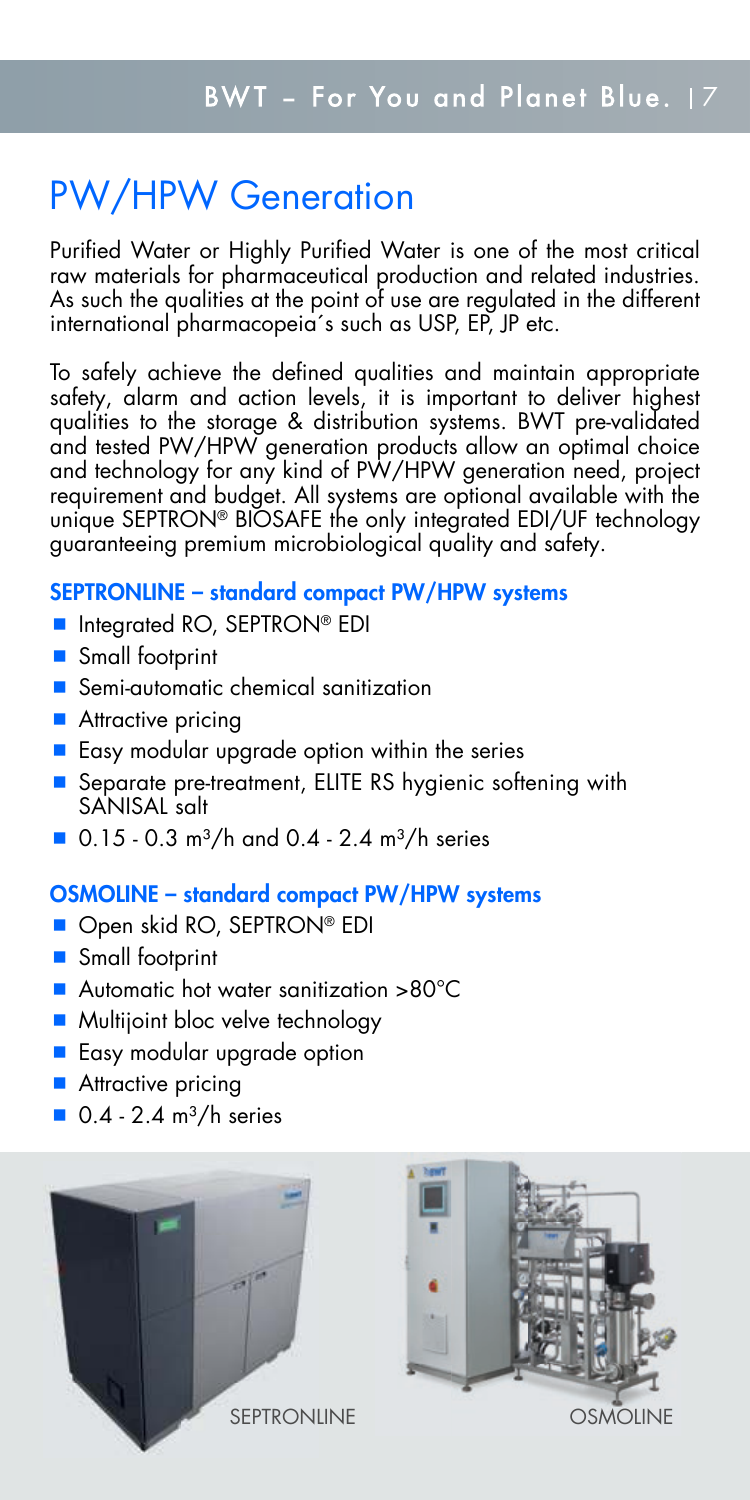#### 8 | Systems, Solutions, Services

#### OsmoVision – innovative integrated high efficiency PW/HPW system

- Open skid pre-treatment, softening, RO, SEPTRON® EDI
- **Maximum recovery for lowest operating cost**
- **F** Free chlorine &  $CO<sub>2</sub>$  tolerance by patented process design
- Continuous chemical sanitization without added substances
- **MULTIJOINT** diaphragm bloc valve technology
- $\Box$  0,5 10m<sup>3</sup>/h single skid or >10m<sup>3</sup>/h multi skid solutions



#### OSMOTRON® – the world best-selling PW/HPW system

- Open skid pre-treatment, softening, RO, SEPTRON® EDI
- 316L SS execution
- Automatic hot water sanitization >80°C
- **MULTIJOINT** diaphragm bloc valve technology
- Easy modular upgrade option within the series
- $\Box$  0,5 10m<sup>3</sup>/h single skid or >10m<sup>3</sup>/h multi skid solutions

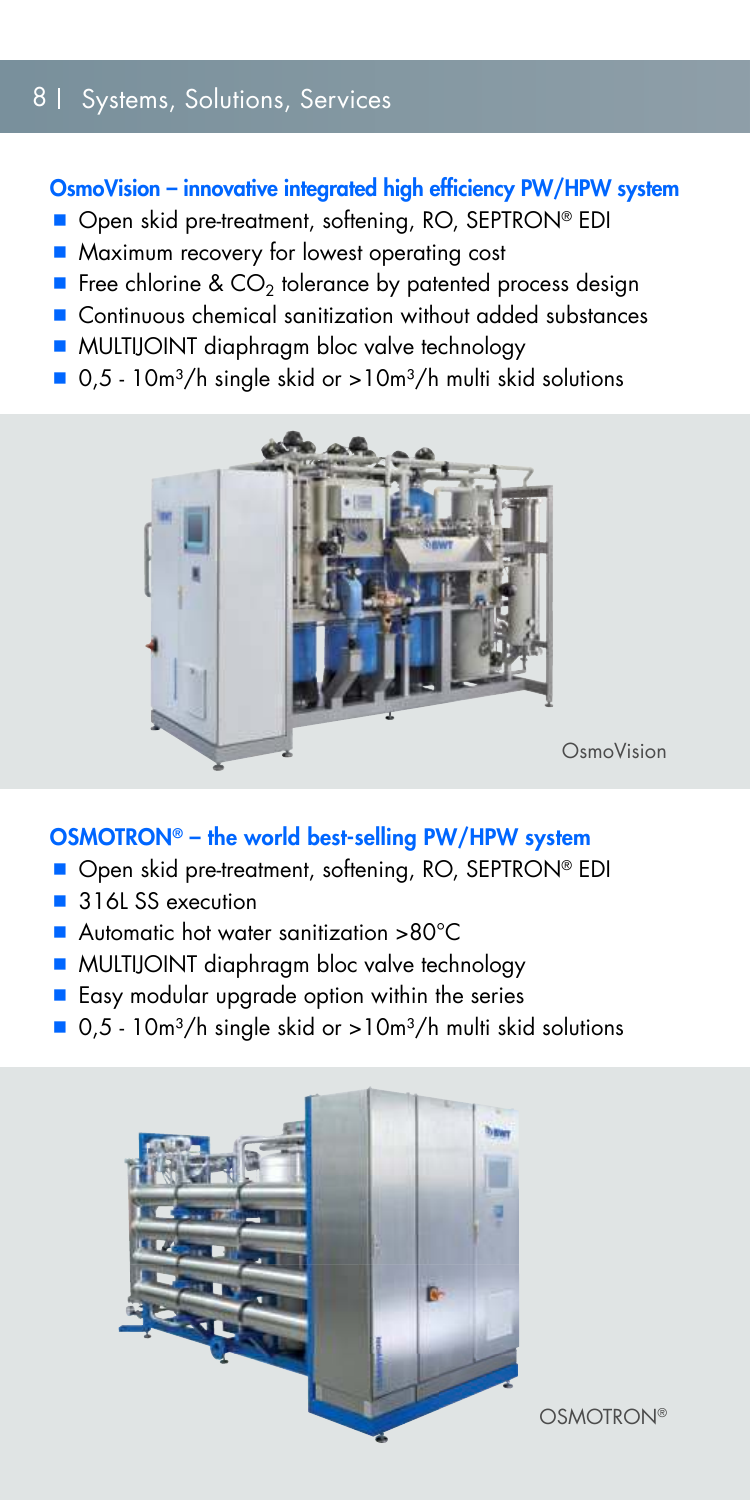# PW/HPW Storage and Distribution

Storage Tanks fed by BWT PW/HPW generation systems enable buffering of peak consumptions. Selection of the optimal tank size allows sizing of the PW/HPW generator for the most continuous efficient generation mode.

In storage and distribution systems the objective is to maintain the chemical and microbiological quality of the PW/HPW at constant high level to ensure that user points are supplied with the quality exceeding the requirements defined per USP/EP and providing sufficient safety margin to set alarm and action levels.

#### LOOPO C – standardized compact distribution, control, monitoring and sanitization for ambient temperature PW/HPW storage and distribution systems

- Open-skid system including STERITRON electrolytic ozone generators and BEWADES ozone destruct UV technology
- Calibrated online analytical instrumentation for flow, pressure, temperature, conductivity and ozone
- **Optional calibrated TOC analyzer**
- 316L SS execution
- Continuous sanitization of the storage tank by electrolytic produced ozone
- Automatic and easy periodic sanitization with ozone of the complete storage/distribution system up the user points
- Optimal energy efficiency
- NO insulation requirement for tank and loop piping

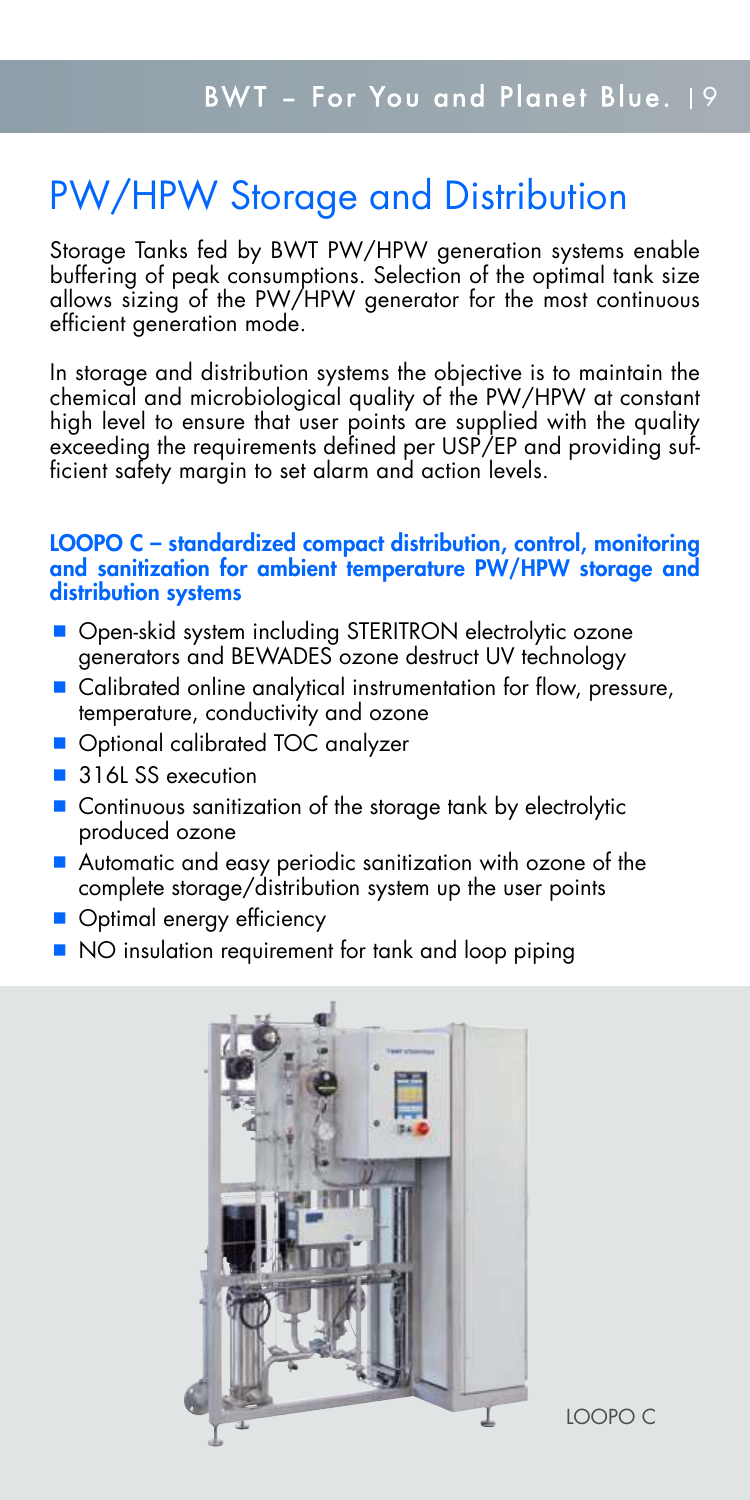### WFI / Pure Steam Generation

Water for injection (WFI) is the most critical raw material for parenteral pharmaceutical production. As such the qualities at the point of use are regulated in the different international pharmacopeia´s such as USP, EP, JP. The EP is permitting distillation as the only method to produce WFI. Although some pharmacopeia´s allow alternative production technologies, distillation is the technology of choice and industry standard for the generation of WFI.

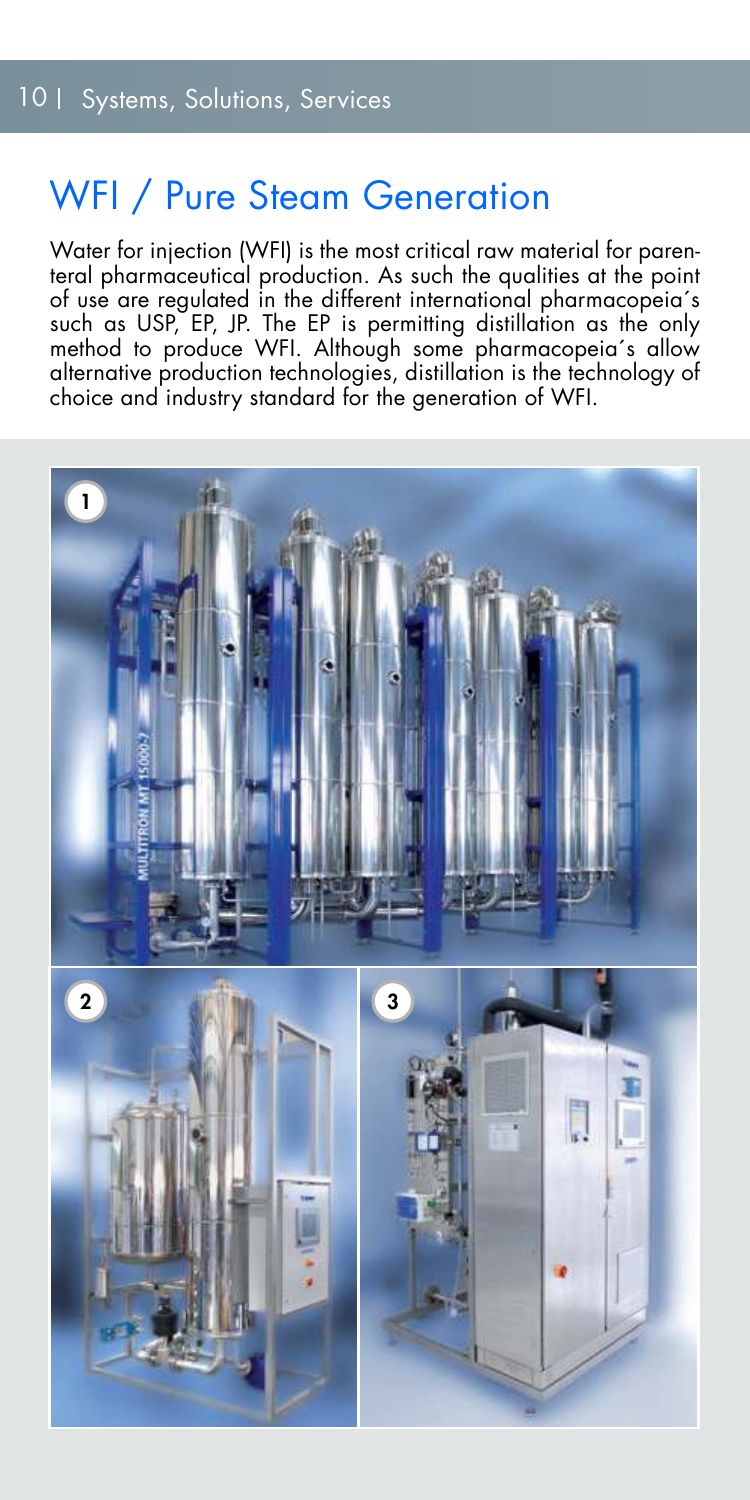For Pure Steam the USP has set the quality requirement for condensate of the pure steam identical to WFI quality.

#### 1) MULTITRON – high efficiency multi effect distillation

- 316L SS construction
- Up to eight columns increasing the efficiency
- **Preheaters included**
- **Integrated cooler / condenser**
- Optional variable WFI capacity control

#### 2) VAPOTRON – fast reaction pure steam generator

- 316L SS construction
- Constant pure steam pressure at maximum demand
- **Optional preheater**
- **Optional Degasifier**
- **EN 285 compliant**

MULTITRON multi effect distillation systems and VAPOTRON pure steam generators are available as individual units or as the unique COMBITRON system producing water for injection and pure steam in parallel.

# WFI Storage and Distribution

- 3) LOOPO H standardized compact distribution, control, monitoring and sanitization for hot WFI storage and distribution systems
- Open skid system including DTS (Double Tube Sheet) heat exchanger
- Calibrated online analytical instrumentation for flow, pressure, temperature, conductivity
- Optional calibrated TOC analyzer
- 316L SS execution
- **Optional automatic periodic sanitization with superheated** water 121°C of the complete storage/distribution system up the user points
- Optional POU (point of use) DTS coolers and POU operator interface panels

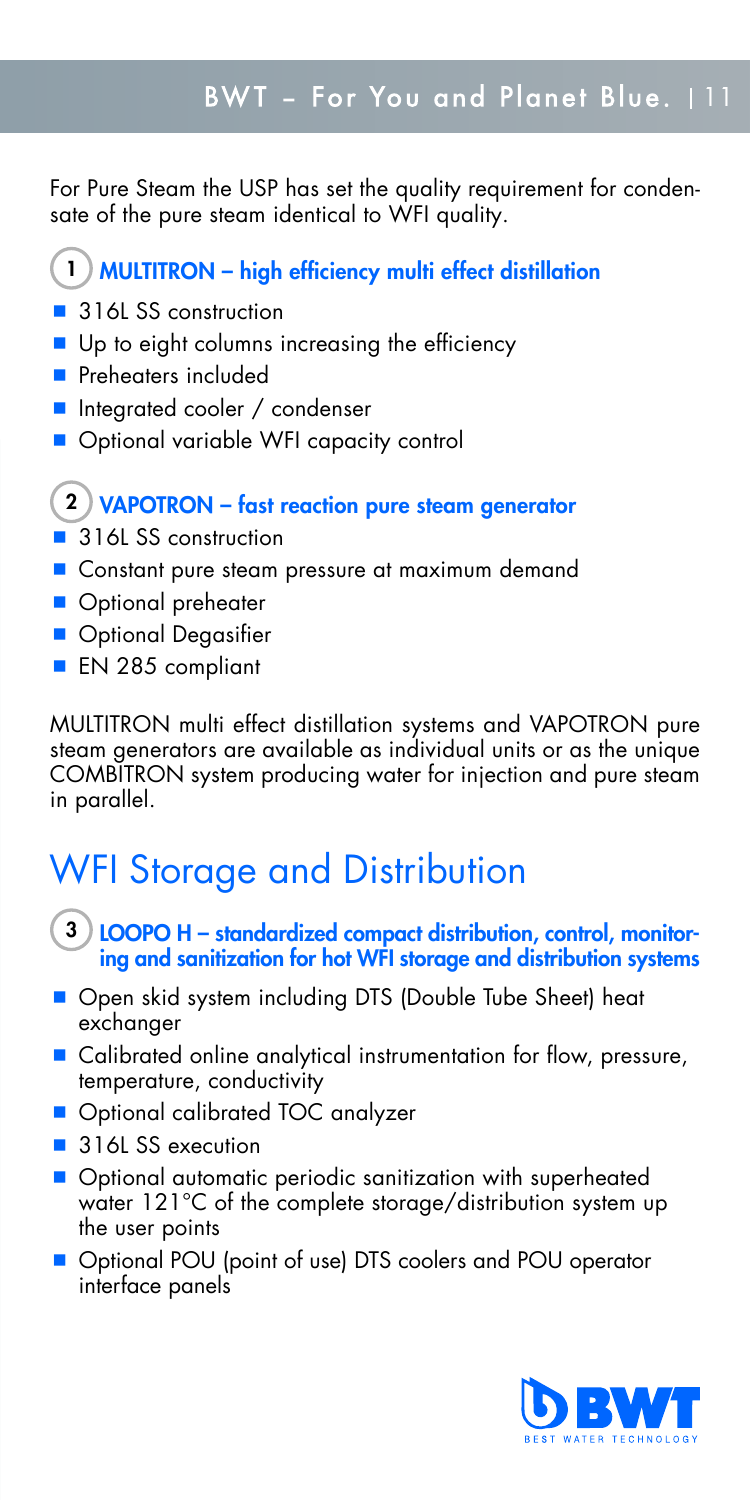### Validation, Qualification & Documentation – Successful Inspection Guaranteed

BWT Pharma & Biotech systems are qualified in accordance with the requirements of FDA, cGMP, cGAMP, cUSP and cPh. Eur. The design and the documentation are based on the 'ISPE Engineering Guide – Water and Steam Systems´ and ´Commissioning and Qualification of Pharmaceutical Water and Steam Systems´. The systems are designed and built in accordance with the actual regulations of PED, EMC, LV and the Machinery Directives and carry the CE symbol.

During each project, a validation engineer accompanies all project activities in order to ensure optimal coordination of all steps, from the URS (User Requirement Specification) through all stages of the V model to the FAT/SAT. All IQ/OQ checks and tests are as far as possible and practical executed in our workshop before the factory acceptance test. BWT systems leave the factory only after successful FAT, which verifies the execution, functionality and quality of the system. This procedure permits simple and fast installation and commissioning of the system on the customer's premises and limits the implementation risk at site.

Providing a compliant and uniform technical & qualification documentation BWT will ensure clients compliance and comfort during inspections and audits. Transparent and well-structured information permits easy operation and maintenance of the systems. High quality drawings with standard tag numbering provide the basis for quick assistance and support by our experienced service engineers.

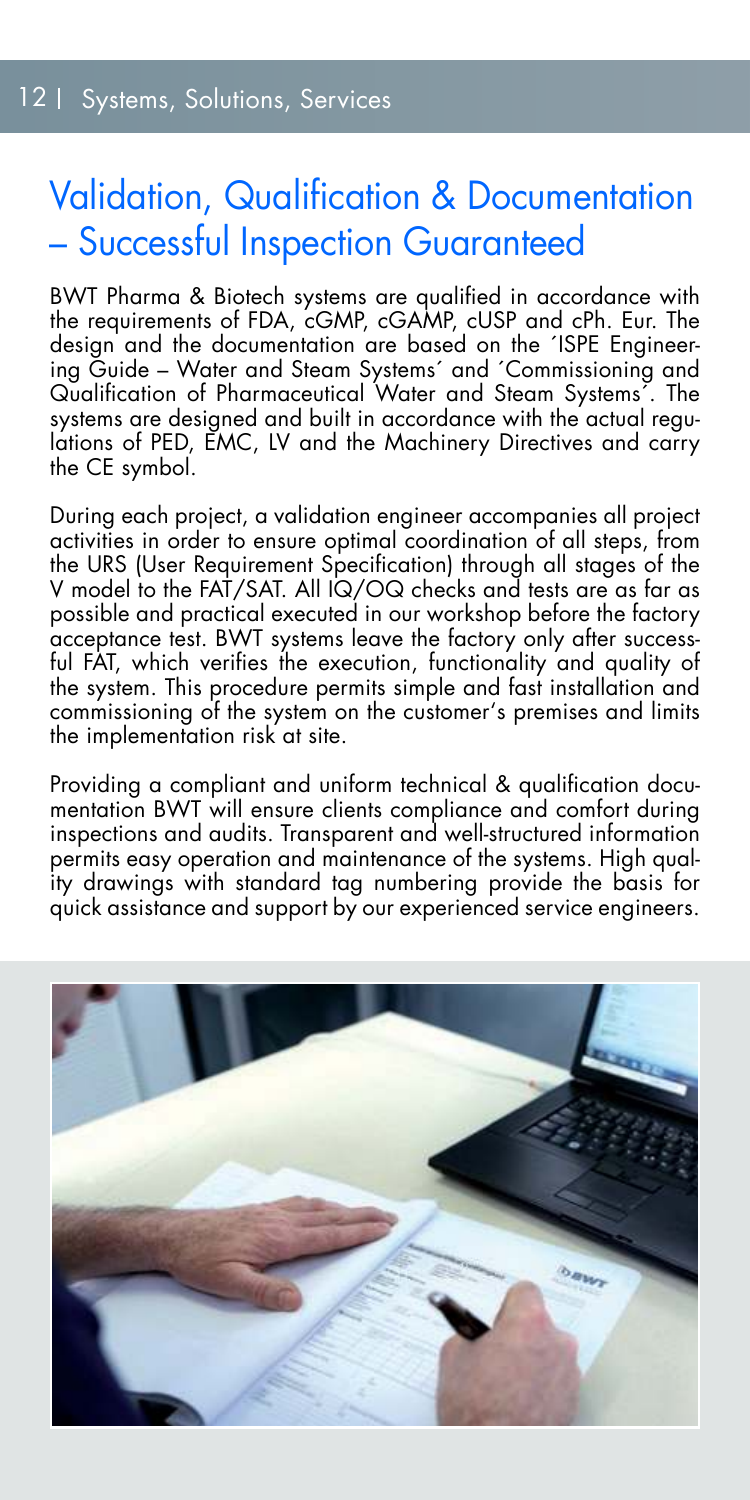# Automation

The automation and control system is the brain and heart of every clean utility system. Executing the projects according to cGAMP requirements is the basis for best performance and results.

#### AQU@VIEW automation products

are available for all systems and provide high quality process control with validated open source software and interface graphics. All based on international well recoanized premium control products such as Siemens or Rockwell.

Based on the approved P&ID, control concept and electrical wiring diagrams a detailed functional logic (FL) document is developed. Describing well-structured all functions, controls, sequencers, setpoints, alarms, priorities etc. the FL is essential basis for the qualified programming and OQ testing. Transparent documented PLC program descriptions will provide a logical and easy to understand program structure that is free of any dead code.

Independent PLC-CPU´s for each skid unit provide maximum independence and safety as well as enabling all loop checks, alarm checks, operational parameter etc. during the functional FAT. This ensures a perfect tested system before shipment to site.

BWT AQU@VIEW offers many value added optional features to enhance system control and comfort.

Comfortable visual interface graphics and innovative applications such as AQU@VIEW Data Logger in combination with AQU@VIEW Audit Trail allow GMP compliant monitoring of the entire system.

Embedded in your factory DCS system you can interface via AQU@VIEW Data Export Ethernet connection with each of the individual systems and extract and monitor all available data.

AQU@VIEW Remote Operation allows complete replication of the system HMI to your office computer or remote tablet and granting you comfortable access and information of the system status. Wherever you are.

AQU@VIEW Remote Assistance enables skilled BWT engineers to support your operators via a safe VPN (Virtual Private Network) Internet connection in case of emergency.

With **AQU@VIEW POU Management** you can control and optimize all automatic user points in your clean media distribution system to ensure optimal supply and prioritizing.

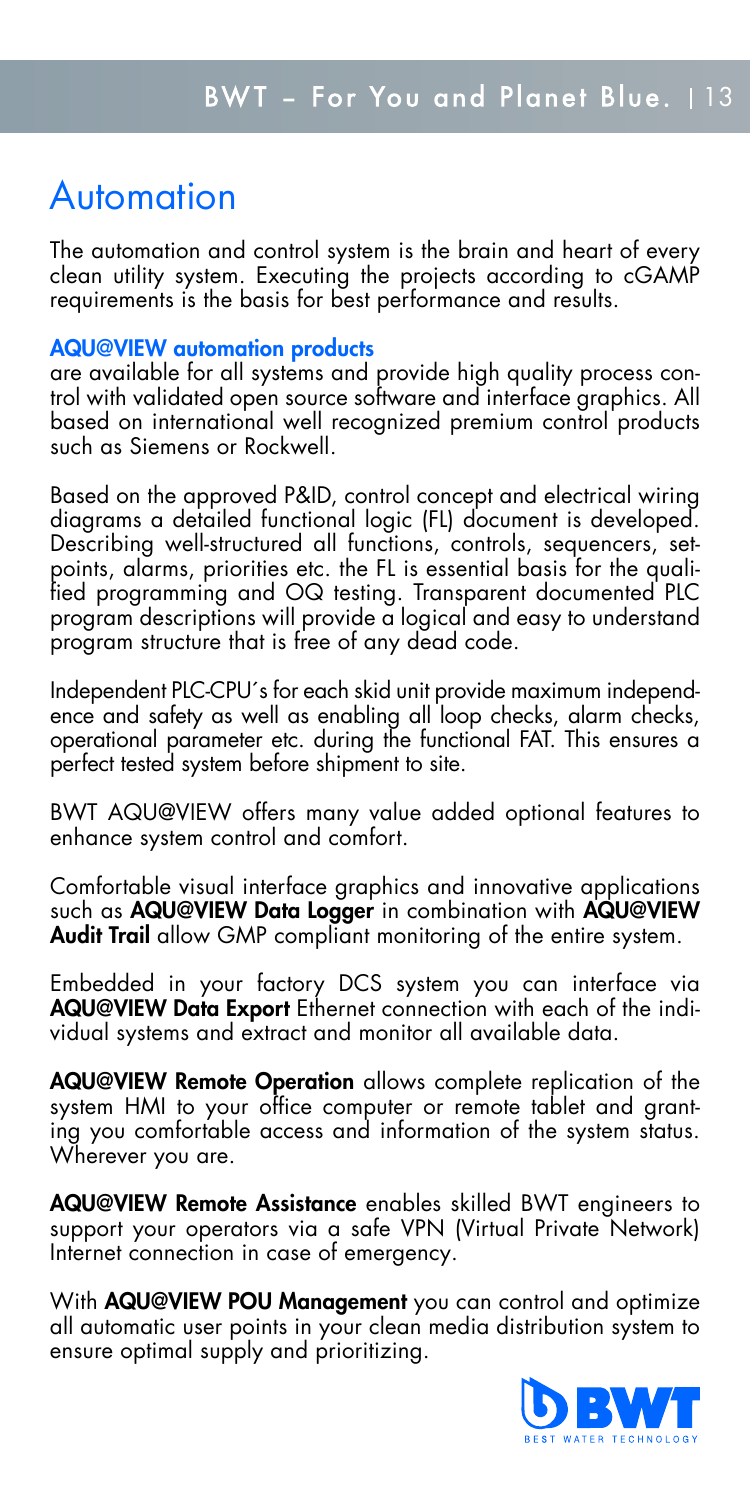## Customer Services

Consistent performance in quality and quantity of the clean utility systems as well as maximum availability are critical to any pharmaceutical or related production process. To safely ensure the performance during the entire system life cycle regular and well documented maintenance as well as calibration of quality relevant process instrumentation is necessary.

#### AQU@SERVICE – customer service products

With maximum flexibility, ranging from AQU@SERVICE GMP scheduled preventive maintenance to AQU@SERVICE Complete full service packages including all wear and spare parts, allows you to configure your individual service demand.

Experienced and well trained field service engineers will provide cGMP conform service, maintenance of the complete installation and, with **AQU@SERVICE Calibration**, the routine calibration of all quality relevant instrumentation. An excellent documentation of all service activities and calibrations is self-evident.

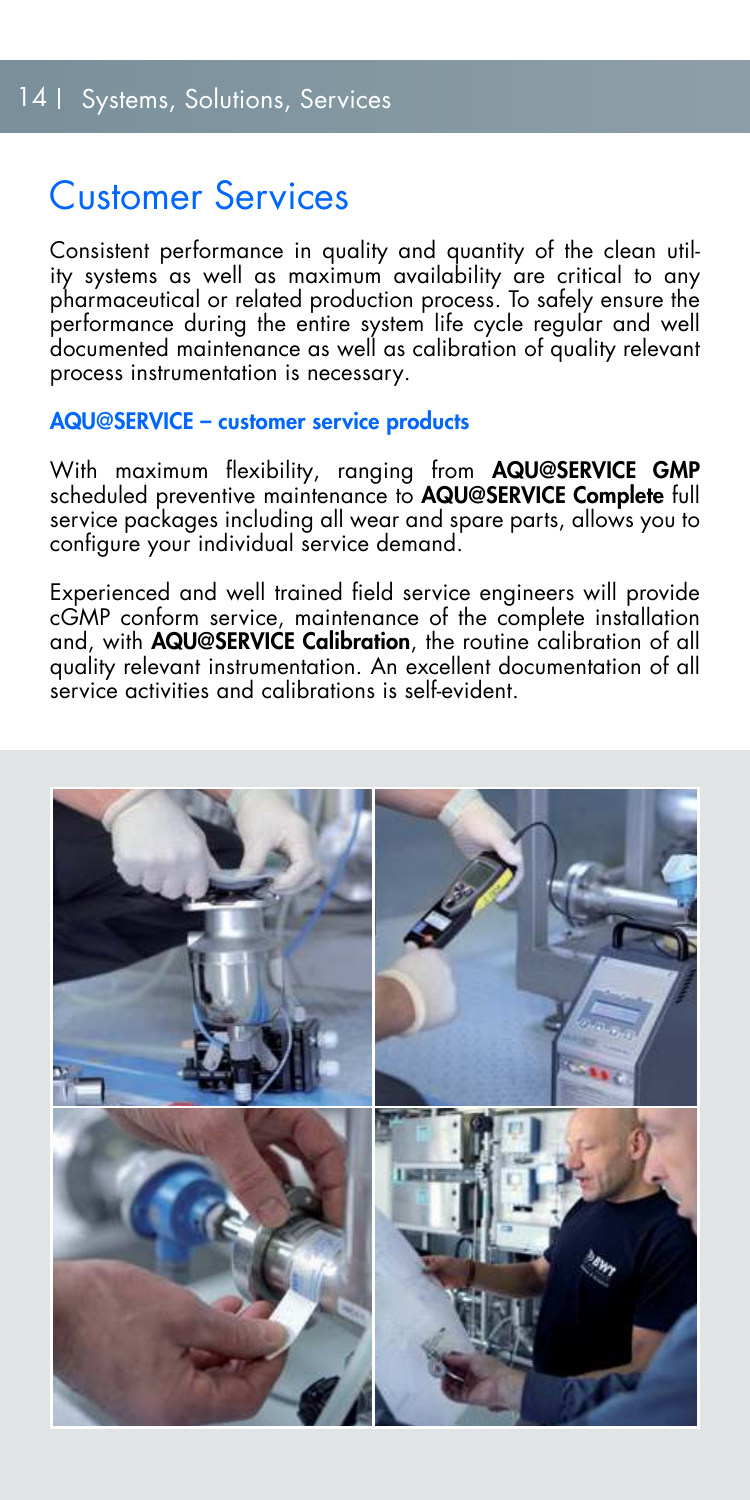#### BWT - For You and Planet Blue. 115



With **AQU@SERVICE Documentation** BWT keeps your system documentation up to date with all reports, calibration certificates, change controls, data sheets and manuals of updated parts and many more, for perfect inspections and audits.

Expert know-how combined with modern tools will support and service your installation around the globe – wherever you are. Our international team is available for you 365 days per year on a 24/7 basis and, with our **AQU@SERVICE Hotline**, assisting you in all questions regarding your clean media systems.

Together with local critical spares AQU@SERVICE Parts provides you with a central warehouse to supply validated high quality wear and spare parts for optimal system availability.

With BWT Pharma & Biotech AQU@SERVICE you can rely on one partner and one single point of contact for your clean media installation – whereever you are!